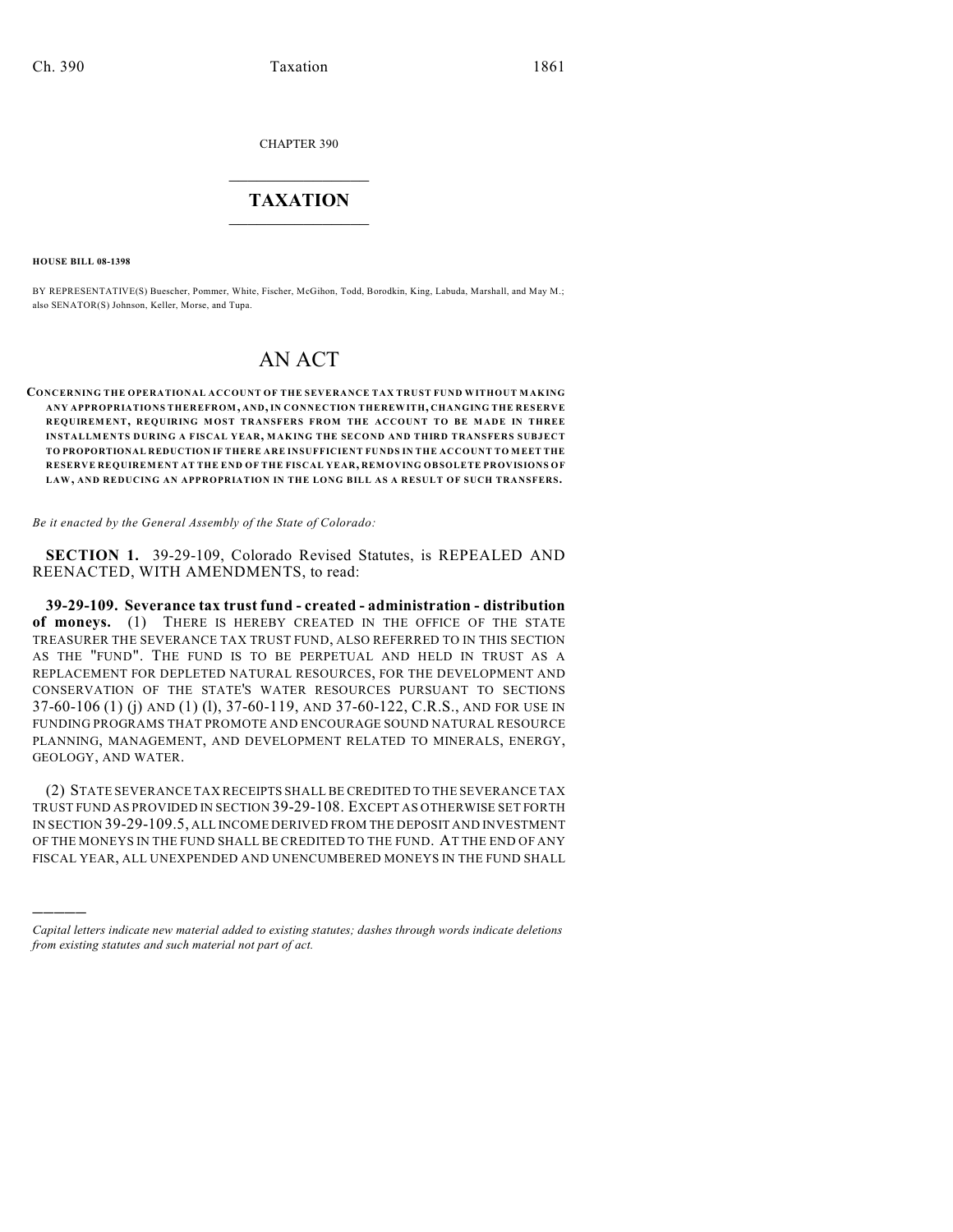REMAIN THEREIN AND SHALL NOT BE CREDITED OR TRANSFERRED TO THE GENERAL FUND OR ANY OTHER FUND. ALL MONEYS IN THE FUND SHALL BE SUBJECT TO APPROPRIATION BY THE GENERAL ASSEMBLY FOR THE FOLLOWING PURPOSES:

(a) **The perpetual base account.** THE MONEYS IN THE SEVERANCE TAX TRUST FUND AS OF JULY 1, 1995, AND ONE-HALF OF THE SEVERANCE TAX RECEIPTS CREDITED TO THE FUND FOR FISCAL YEARS COMMENCING ON AND AFTER JULY 1, 1995, SHALL BE CREDITED TO THE PERPETUAL BASE ACCOUNT OF THE FUND AND USED FOR STATE WATER PROJECTS PURSUANT TO SECTIONS 37-60-119 AND 37-60-122, C.R.S. THE AUTHORIZATION AND CONTRACT FOR EACH SUCH PROJECT SHALL REQUIRE REPAYMENT OF PRINCIPAL AND INTEREST TO THE FUND, AND MONEYS SO REPAID SHALL BE CREDITED TO THE PERPETUAL BASE ACCOUNT OF THE FUND.

(b) **The operational account.** THERE IS HEREBY CREATED THE OPERATIONAL ACCOUNT OF THE SEVERANCE TAX TRUST FUND, ALSO REFERRED TO IN THIS PARAGRAPH (b) AS THE "ACCOUNT", WHICH SHALL BE ADMINISTERED BY THE STATE TREASURER AND SHALL CONSIST OF ONE-HALF OF THE SEVERANCE TAX RECEIPTS CREDITED TO THE FUND FOR TAX YEARS COMMENCING ON AND AFTER JULY 1, 1995. MONEYS IN THE ACCOUNT SHALL BE DISTRIBUTED AS SET FORTH IN SECTION 39-29-109.3.

(c) **The water supply reserve account.** THERE IS HEREBY CREATED THE WATER SUPPLY RESERVE ACCOUNT, ALSO REFERRED TO IN THIS PARAGRAPH (c) AS THE "ACCOUNT", WHICH SHALL BE ADMINISTERED BY THE STATE TREASURER. MONEYS SHALL BE TRANSFERRED BY THE TREASURER TO THE ACCOUNT FROM THE OPERATIONAL ACCOUNT OF THE SEVERANCE TAX TRUST FUND AS SPECIFIED IN SECTION 39-29-109.3 (2) (a). THE MONEYS IN THE ACCOUNT ARE HEREBY CONTINUOUSLY APPROPRIATED, FOR PURPOSES AUTHORIZED BY THIS PARAGRAPH (c), TO THE COLORADO WATER CONSERVATION BOARD, ALSO REFERRED TO IN THIS PARAGRAPH (c) AS THE "BOARD". ALL INTEREST DERIVED FROM THE INVESTMENT OF MONEYS IN THE ACCOUNT SHALL BE CREDITED TO THE ACCOUNT. EXCEPT AS PROVIDED IN SECTION 39-29-109.3 (2) (a) (II), ANY BALANCE REMAINING IN THE ACCOUNT AT THE END OF ANY FISCAL YEAR SHALL REMAIN IN THE ACCOUNT. THE BOARD SHALL ALLOCATE MONEYS BY GRANT OR LOAN FROM THE ACCOUNT ONLY FOR WATER ACTIVITIES APPROVED BY A ROUNDTABLE PURSUANT TO ARTICLE 75 OF TITLE 37, C.R.S. THE APPROVING ROUNDTABLE SHALL BE THE ROUNDTABLE FOR THE BASIN IN WHICH A PROPOSED WATER DIVERSION OR NONSTRUCTURAL ACTIVITY WOULD OCCUR. THE BOARD, IN CONSULTATION WITH THE INTERBASIN COMPACT COMMITTEE CREATED IN SECTION 37-75-105, C.R.S., SHALL JOINTLY ESTABLISH CRITERIA AND GUIDELINES FOR ALLOCATING MONEYS FROM THE ACCOUNT. THE CRITERIA SHALL ENSURE THAT THE ALLOCATIONS WILL ASSIST IN MEETING WATER SUPPLY NEEDS IDENTIFIED UNDER SECTION 37-75-104 (2) (c), C.R.S., IN A MANNER CONSISTENT WITH SECTION 37-75-102, C.R.S., AND SHALL FACILITATE BOTH STRUCTURAL AND NONSTRUCTURAL PROJECTS OR METHODS. ELIGIBLE WATER ACTIVITIES INCLUDE, BUT ARE NOT LIMITED TO, THE FOLLOWING:

(I) COMPETITIVE GRANTS FOR ENVIRONMENTAL COMPLIANCE AND FEASIBILITY STUDIES;

(II) TECHNICAL ASSISTANCE REGARDING PERMITTING, FEASIBILITY STUDIES, AND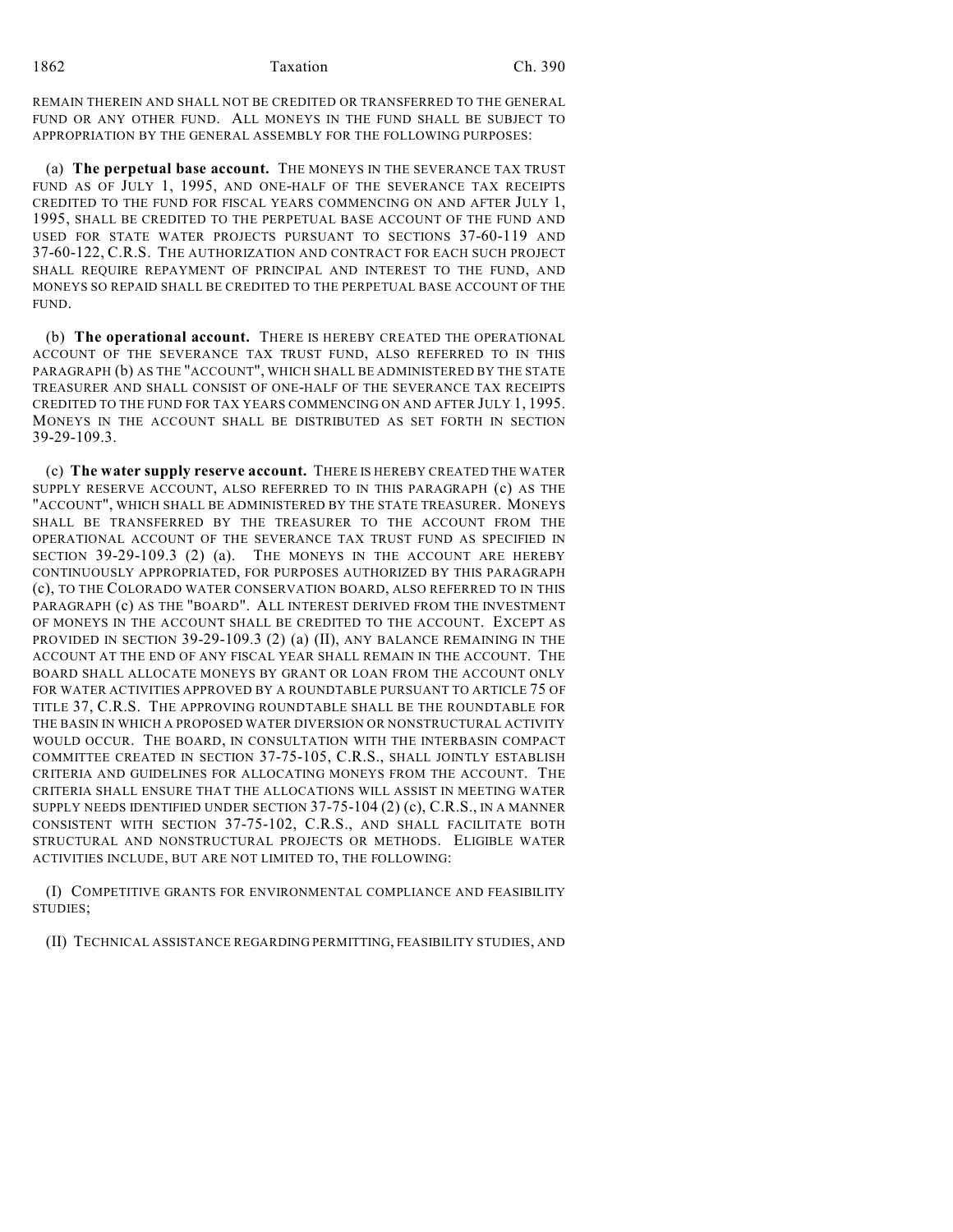ENVIRONMENTAL COMPLIANCE;

(III) STUDIES OR ANALYSES OF STRUCTURAL, NONSTRUCTURAL, CONSUMPTIVE, AND NONCONSUMPTIVE WATER NEEDS, PROJECTS, OR ACTIVITIES; AND

(IV) STRUCTURAL AND NONSTRUCTURAL WATER PROJECTS OR ACTIVITIES.

**SECTION 2.** Article 29 of title 39, Colorado Revised Statutes, is amended BY THE ADDITION OF A NEW SECTION to read:

**39-29-109.3. Operational account of the severance tax trust fund - repeal.** (1) FOR FISCAL YEARS COMMENCING ON AND AFTER JULY 1, 1997, THE EXECUTIVE DIRECTOR OF THE DEPARTMENT OF NATURAL RESOURCES SHALL SUBMIT WITH THE DEPARTMENT'S BUDGET REQUEST FOR EACH FISCAL YEAR A LIST AND DESCRIPTION OF THE PROGRAMS THE EXECUTIVE DIRECTOR RECOMMENDS TO BE FUNDED FROM THE OPERATIONAL ACCOUNT OF THE SEVERANCE TAX TRUST FUND CREATED IN SECTION 39-29-109 (2) (b), REFERRED TO IN THIS SECTION AS THE "OPERATIONAL ACCOUNT". THE MINERALS, ENERGY, AND GEOLOGY POLICY ADVISORY BOARD ESTABLISHED PURSUANT TO SECTION 34-20-104, C.R.S., SHALL REVIEW THE EXECUTIVE DIRECTOR'S RECOMMENDATION BEFORE SUBMITTAL. THE GENERAL ASSEMBLY MAY APPROPRIATE MONEYS FROM THE TOTAL MONEYS AVAILABLE IN THE OPERATIONAL ACCOUNT TO FUND RECOMMENDED PROGRAMS AS FOLLOWS:

(a) (I) FOR PROGRAMS OR PROJECTS WITHIN THE COLORADO OIL AND GAS CONSERVATION COMMISSION, UP TO FORTY-FIVE PERCENT OF THE MONEYS IN THE OPERATIONAL ACCOUNT.

(II) MONEYS APPROPRIATED FOR PROGRAMS OR PROJECTS PURSUANT TO SUBPARAGRAPH (I) OF THIS PARAGRAPH (a) SHALL BE USED BY THE COLORADO OIL AND GAS CONSERVATION COMMISSION FOR PLUGGING AND ABANDONMENT PROJECTS, FOR WELL-SITE LOCATION RECLAMATION PROJECTS, OR FOR REGULATORY AND ENVIRONMENTAL PROGRAMS OR PROJECTS AS SPECIFICALLY APPROPRIATED BY THE GENERAL ASSEMBLY FOR USE ON SUCH PROGRAMS OR PROJECTS; EXCEPT THAT, IF THE COMMISSION DETERMINES THAT AN EMERGENCY EXISTS, THE COMMISSION MAY EXPEND ANY MONEYS RECEIVED FOR THE EMERGENCY WITHOUT ANY FURTHER APPROPRIATION. IN DETERMINING THE USES OF THESE MONEYS, THE COMMISSION SHALL GIVE PRIORITY TO USES THAT REDUCE INDUSTRY FEES AND MILL LEVIES.

(b) FOR PROGRAMS WITHIN THE COLORADO GEOLOGICAL SURVEY, UP TO TWENTY PERCENT OF THE MONEYS IN THE OPERATIONAL ACCOUNT;

(c) FOR PROGRAMS WITHIN THE DIVISION OF RECLAMATION, MINING, AND SAFETY, UP TO THIRTY PERCENT OF THE MONEYS IN THE OPERATIONAL ACCOUNT. AS PART OF SUCH THIRTY PERCENT, FIVE HUNDRED THOUSAND DOLLARS, OR SO MUCH AS MAY BE AVAILABLE, SHALL BE TRANSFERRED TO THE ABANDONED MINE RECLAMATION FUND CREATED IN SECTION 34-34-102 (1), C.R.S.

(d) FOR PROGRAMS WITHIN THE COLORADO WATER CONSERVATION BOARD, UP TO FIVE PERCENT OF THE MONEYS IN THE OPERATIONAL ACCOUNT.

(2) SUBJECT TO THE REQUIREMENTS OF SUBSECTIONS (3) AND (4) OF THIS SECTION,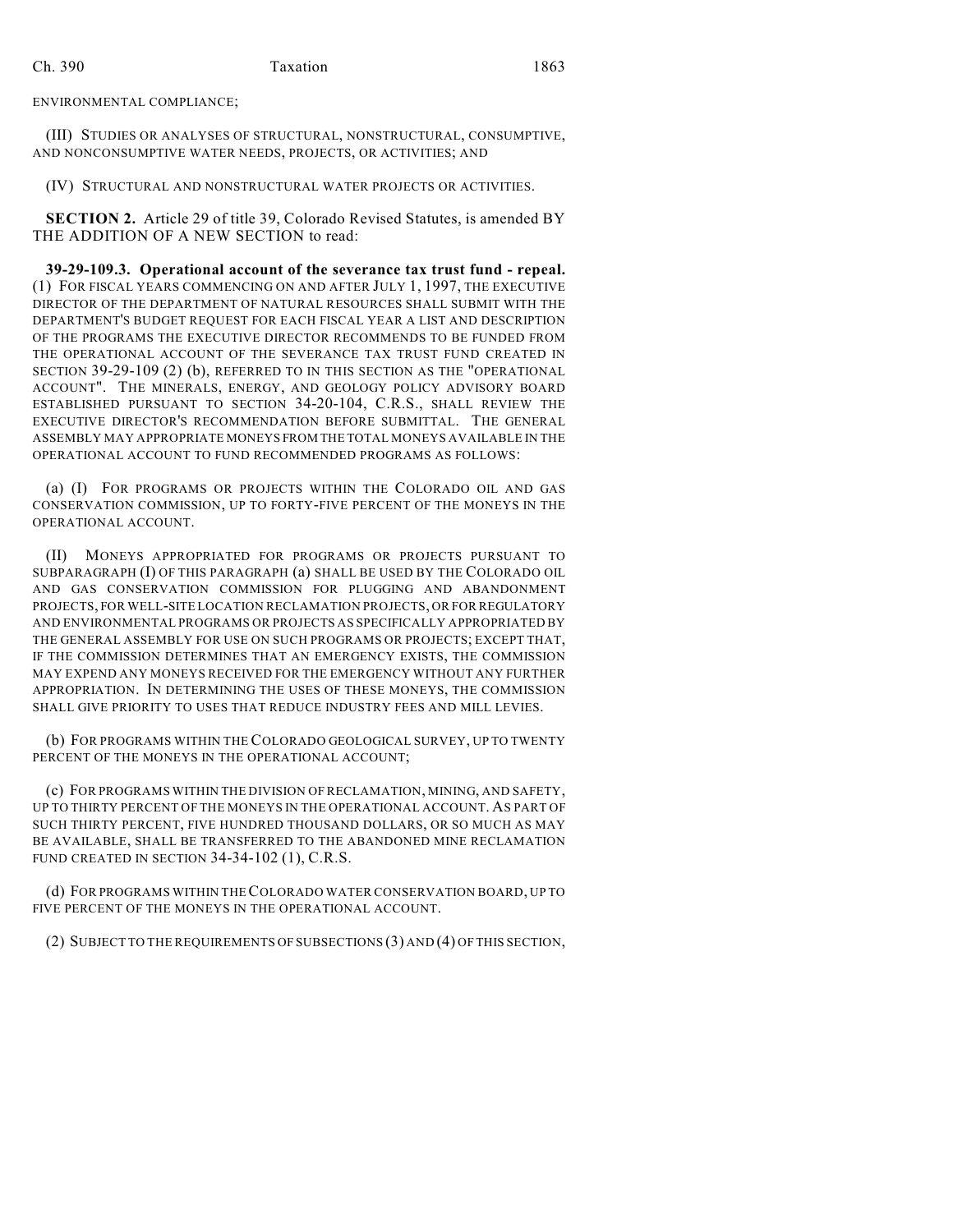#### 1864 Taxation Ch. 390

IF THE GENERAL ASSEMBLY CHOOSES NOT TO SPEND UP TO ONE HUNDRED PERCENT OF THE MONEYS IN THE OPERATIONAL ACCOUNT AS SPECIFIED IN SUBSECTION (1) OF THIS SECTION, THE STATE TREASURER SHALL TRANSFER THE FOLLOWING:

(a) (I) TO THE WATER SUPPLY RESERVE ACCOUNT CREATED IN SECTION 39-29-109 (2) (c), THE FOLLOWING AMOUNTS:

(A) FOR THE STATE FISCAL YEAR COMMENCING JULY 1, 2008, TEN MILLION DOLLARS. THIS SUB-SUBPARAGRAPH (A) IS REPEALED, EFFECTIVE JULY 1, 2010.

(B) FOR THE STATE FISCAL YEAR COMMENCING JULY 1, 2009, TEN MILLION DOLLARS. THIS SUB-SUBPARAGRAPH (B) IS REPEALED, EFFECTIVE JULY 1, 2011.

(C) FOR THE STATE FISCAL YEAR COMMENCING JULY 1, 2010, SIX MILLION DOLLARS. THIS SUB-SUBPARAGRAPH (C) IS REPEALED, EFFECTIVE JULY 1, 2012.

(II) (A) ON JUNE 30, 2011, ANY UNENCUMBERED AND UNEXPENDED BALANCE IN THE WATER SUPPLY RESERVE ACCOUNT CREATED IN SECTION 39-29-109 (2) (c) SHALL REVERT TO THE OPERATIONAL ACCOUNT CREATED IN SECTION 39-29-109 (2) (b).

(B) THIS SUBPARAGRAPH (II) IS REPEALED, EFFECTIVE JULY 1, 2013.

(b) TO FUND THE CONSERVATION DISTRICT GRANT FUND CREATED IN SECTION 35-1-106.7, C.R.S., FOR SOIL AND WATER CONSERVATION, THE FOLLOWING AMOUNTS:

(I) (A) FOR THE STATE FISCAL YEAR COMMENCING JULY 1, 2008, FOUR HUNDRED FIFTY THOUSAND DOLLARS.

(B) THIS SUBPARAGRAPH (I) IS REPEALED, EFFECTIVE JULY 1, 2010.

(II) (A) FOR THE STATE FISCAL YEAR COMMENCING JULY 1, 2009, FOUR HUNDRED FIFTY THOUSAND DOLLARS.

(B) THIS SUBPARAGRAPH (II) IS REPEALED, EFFECTIVE JULY 1, 2011.

(III) (A) FOR THE STATE FISCAL YEAR COMMENCING JULY 1, 2010, FOUR HUNDRED FIFTY THOUSAND DOLLARS.

(B) THIS SUBPARAGRAPH (III) IS REPEALED, EFFECTIVE JULY 1, 2012.

(c) (I) TO THE WATER EFFICIENCY GRANT PROGRAM CASH FUND CREATED IN SECTION 37-60-126 (12),C.R.S., FOR USE IN ACCORDANCE WITH THAT SECTION, THE FOLLOWING AMOUNTS:

(A) FOR THE STATE FISCAL YEAR COMMENCING JULY 1, 2008, EIGHT HUNDRED THOUSAND DOLLARS. IF, ON JUNE 30, 2008, THERE IS MORE THAN ONE HUNDRED THOUSAND DOLLARS OF UNOBLIGATED REVENUE IN THE OPERATIONAL ACCOUNT ABOVE THE RESERVE REQUIRED BY SUBSECTION (3) OF THIS SECTION, THE STATE TREASURER SHALL TRANSFER SUCH AMOUNTS OVER ONE HUNDRED THOUSAND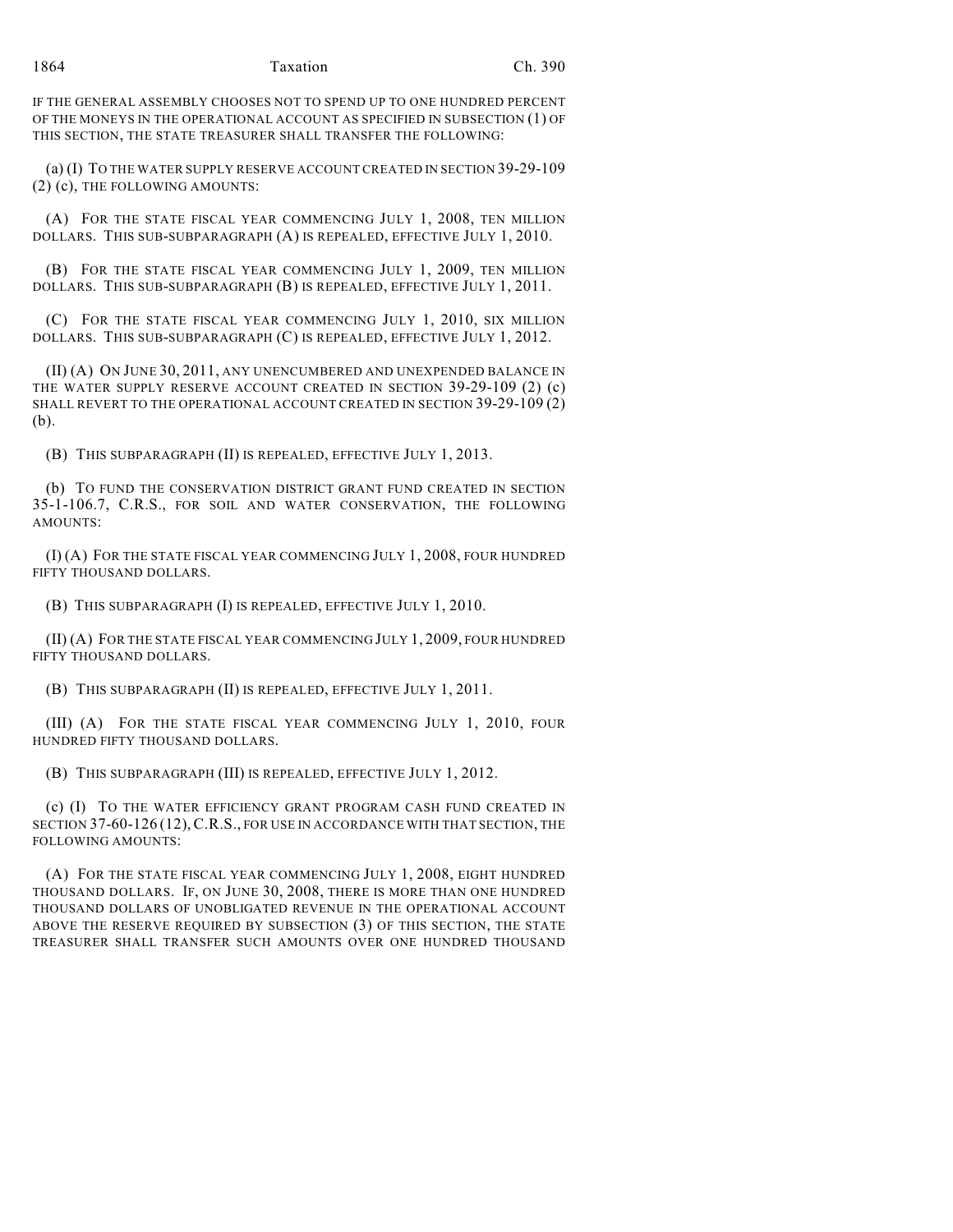DOLLARS, UP TO A MAXIMUM OF ONE MILLION DOLLARS, TO THE WATER EFFICIENCY GRANT PROGRAM CASH FUND ON JULY 1, 2008.

(B) IF, ON JUNE 30, 2009, THERE IS MORE THAN ONE HUNDRED THOUSAND DOLLARS OF UNOBLIGATED REVENUE IN THE OPERATIONAL ACCOUNT ABOVE THE RESERVE REQUIRED BY SUBSECTION (3) OF THIS SECTION, THE STATE TREASURER SHALL TRANSFER SUCH AMOUNTS OVER ONE HUNDRED THOUSAND DOLLARS, UP TO A MAXIMUM OF ONE MILLION DOLLARS, TO THE WATER EFFICIENCY GRANT PROGRAM CASH FUND ON JULY 1, 2009.

(II) MONEYS TRANSFERRED PURSUANT TO THIS PARAGRAPH (c) SHALL BE IN ADDITION TO AND SHALL NOT REPLACE ANY MONEYS APPROPRIATED TO THE COLORADO WATER CONSERVATION BOARD PURSUANT TO PARAGRAPH (d) OF SUBSECTION (1) OF THIS SECTION.

(III) THIS PARAGRAPH (c) IS REPEALED, EFFECTIVE JULY 1, 2012.

(d) TO THE CAPITAL ACCOUNT OF THE SPECIES CONSERVATION TRUST FUND CREATED IN SECTION 24-33-111 (2) (a), C.R.S., THE FOLLOWING AMOUNTS:

(I) (A) FOR THE STATE FISCAL YEAR COMMENCING JULY 1, 2008, SIX MILLION DOLLARS.

(B) THIS SUBPARAGRAPH (I) IS REPEALED, EFFECTIVE JULY 1, 2010.

(II) (A) FOR THE STATE FISCAL YEAR COMMENCING JULY 1, 2009, SEVEN MILLION DOLLARS.

(B) THIS SUBPARAGRAPH (II) IS REPEALED, EFFECTIVE JULY 1, 2011.

(III) (A) FOR THE STATE FISCAL YEAR COMMENCING JULY 1, 2010, EIGHT MILLION DOLLARS.

(B) THIS SUBPARAGRAPH (III) IS REPEALED, EFFECTIVE JULY 1, 2012.

(IV) (A) FOR THE STATE FISCAL YEAR COMMENCING JULY 1, 2011, FOUR MILLION DOLLARS.

(B) THIS SUBPARAGRAPH (IV) IS REPEALED, EFFECTIVE JULY 1, 2013.

(e) TO THE OPERATION AND MAINTENANCE ACCOUNT OF THE SPECIES CONSERVATION TRUST FUND CREATED IN SECTION 24-33-111 (2) (a), C.R.S., THE FOLLOWING AMOUNTS:

(I) (A) FOR THE STATE FISCAL YEAR COMMENCING JULY 1, 2008, ONE MILLION DOLLARS.

(B) THIS SUBPARAGRAPH (I) IS REPEALED, EFFECTIVE JULY 1, 2010.

(II) (A) FOR THE STATE FISCAL YEAR COMMENCING JULY 1, 2009, TWO MILLION DOLLARS.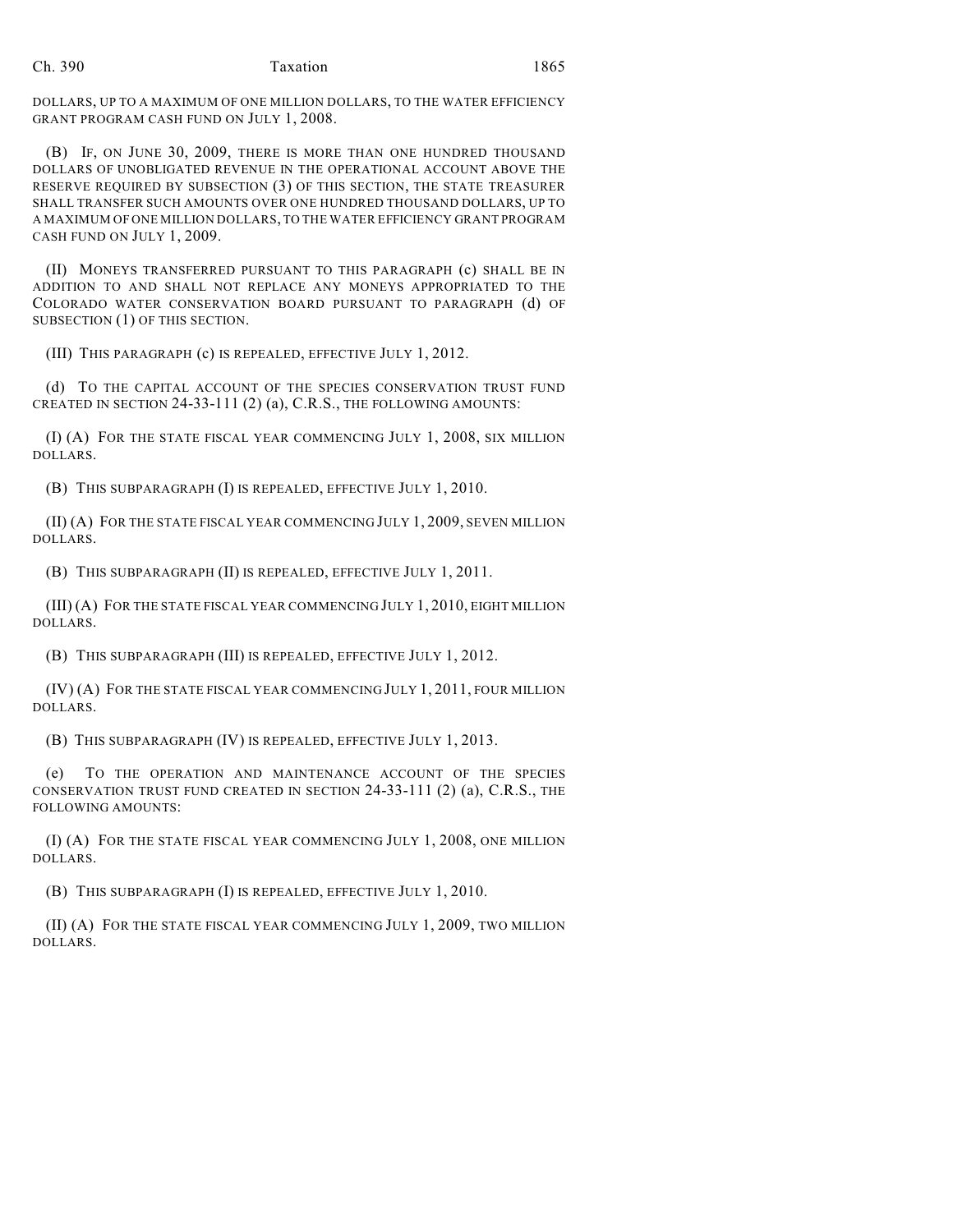(B) THIS SUBPARAGRAPH (II) IS REPEALED, EFFECTIVE JULY 1, 2011.

(III) (A) FOR THE STATE FISCAL YEAR COMMENCING JULY 1, 2010, THREE MILLION DOLLARS.

(B) THIS SUBPARAGRAPH (III) IS REPEALED, EFFECTIVE JULY 1, 2012.

(f) FOR PROVIDING ENERGY-RELATED ASSISTANCE TO LOW-INCOME HOUSEHOLDS AS SPECIFIED IN SECTION 40-8.7-112, C.R.S.:

(I) FOR THE STATE FISCAL YEAR COMMENCING JULY 1, 2008, THIRTEEN MILLION DOLLARS AS FOLLOWS:

(A) FIVE MILLION NINE HUNDRED FIFTY THOUSAND DOLLARS TO THE DEPARTMENT OF HUMAN SERVICES LOW-INCOME ENERGY ASSISTANCE FUND CREATED IN SECTION 40-8.7-112 (1), C.R.S.;

(B) ONE MILLION FIFTY THOUSAND DOLLARS TO THE ENERGY OUTREACH COLORADO LOW-INCOME ENERGY ASSISTANCE FUND CREATED IN SECTION 40-8.7-112 (2) (a), C.R.S.; AND

(C) SIX MILLION DOLLARS TO THE GOVERNOR'S ENERGY OFFICE LOW-INCOME ENERGY ASSISTANCE FUND CREATED IN SECTION 40-8.7-112 (3) (a), C.R.S.

(II) (A) IN ADDITION TO THE REQUIREMENTS OF SUBSECTION (3) OF THIS SECTION, THE END BALANCE OF THE OPERATIONAL ACCOUNT SHALL BE AT LEAST THIRTEEN MILLION DOLLARS FOR THE STATE FISCAL YEAR COMMENCING JULY 1, 2007.

(B) IT IS THE INTENT OF THE GENERAL ASSEMBLY THAT THE REQUIREMENTS OF SUB-SUBPARAGRAPH (A) OF THIS SUBPARAGRAPH (II) SHALL ENSURE THAT THERE ARE ADEQUATE MONEYS IN THE OPERATIONAL ACCOUNT TO MAKE THE TRANSFER REQUIRED IN SUBPARAGRAPH (I) OF THIS PARAGRAPH (f).

(III) SUBPARAGRAPHS (I) AND (II) OF THIS PARAGRAPH (f) AND THIS SUBPARAGRAPH (III) ARE REPEALED, EFFECTIVE JULY 1, 2010.

(g) (I) TO THE GOVERNOR'S ENERGY OFFICE FOR DISTRIBUTION TO THE COLORADO RENEWABLE ENERGY AUTHORITY CREATED IN SECTION 24-47.5-101,C.R.S., FOR THE PURPOSES STATED IN SECTION 24-47.5-102 (2), C.R.S., FOR THE STATE FISCAL YEAR COMMENCING JULY 1, 2008, TWO MILLION DOLLARS.

(II) THIS PARAGRAPH (g) IS REPEALED, EFFECTIVE JULY 1, 2010.

(h) (I) TO THE AGRICULTURE VALUE-ADDED CASH FUND CREATED IN SECTION 35-75-205 (1), C.R.S., TO PROMOTE AGRICULTURAL ENERGY-RELATED PROJECTS AND RESEARCH, FOR THE STATE FISCAL YEAR COMMENCING JULY 1, 2008, FIVE HUNDRED THOUSAND DOLLARS.

(II) THIS PARAGRAPH (h) IS REPEALED, EFFECTIVE JULY 1, 2010.

(i) TO THE INTERBASIN COMPACT COMMITTEE OPERATION FUND CREATED IN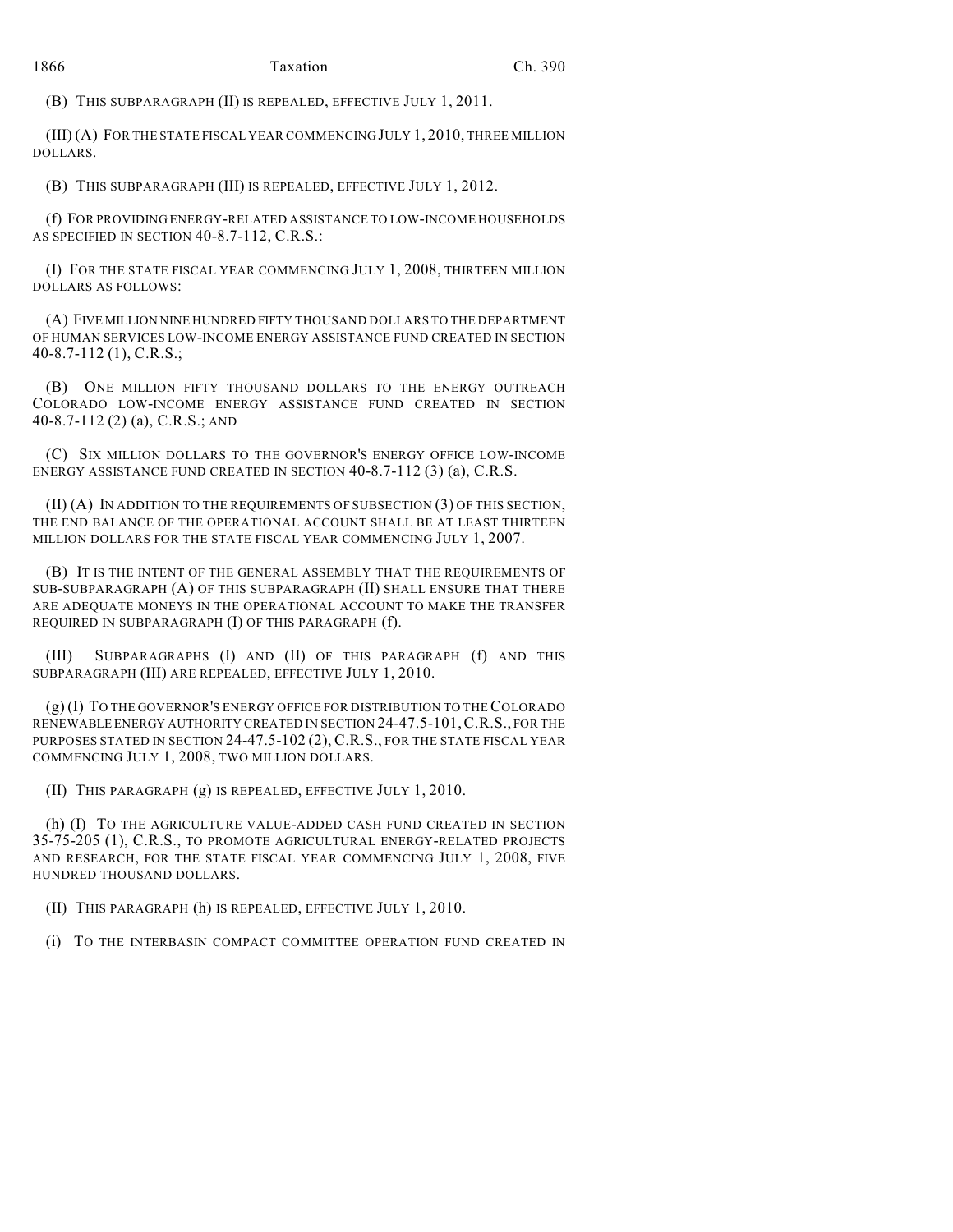SECTION 37-75-107, C.R.S., FOR THE STATE FISCAL YEAR COMMENCING JULY 1, 2008, AND FOR EACH STATE FISCAL YEAR THEREAFTER, ONE MILLION ONE HUNDRED FORTY-FIVE THOUSAND SIXTY-SEVEN DOLLARS.

(3) IT IS THE INTENT OF THE GENERAL ASSEMBLY THAT THE OPERATIONAL ACCOUNT MAINTAIN A RESERVE EQUAL TO THE CURRENT STATE FISCAL YEAR'S OPERATING APPROPRIATIONS FOR THE PROGRAMS SPECIFIED IN SUBSECTION (1) OF THIS SECTION PLUS FIFTEEN PERCENT OF THE CURRENT FISCAL YEAR'S TRANSFERS SPECIFIED IN SUBSECTION (2) OF THIS SECTION. MONEYS MAY BE TRANSFERRED FROM THE RESERVE TO OFFSET TEMPORARY REVENUE REDUCTIONS IN THE PROGRAMS SPECIFIED IN SUBSECTION (1) OF THIS SECTION AND TO OFFSET REDUCTIONS FOR PROGRAMS SPECIFIED IN SUBSECTION (2) OF THIS SECTION, UP TO FIFTEEN PERCENT OF THE CURRENT FISCAL YEAR'S TRANSFERS SPECIFIED IN SUBSECTION (2) OF THIS SECTION; EXCEPT THAT, IF THE GENERAL ASSEMBLY DETERMINES THAT TRANSFERS OF MONEYS FROM THE RESERVE ARE NEEDED DURING A STATE REVENUE CRISIS, THE TRANSFERS SHALL BE A LOAN FROM THE RESERVE TO BE REPAID AS SOON AS MONEYS ARE AVAILABLE. THIS PROVISION IS INTENDED TO MITIGATE THE IMPACT OF FLUCTUATIONS IN THE AMOUNT OF REVENUE CREDITED TO THE FUND FROM YEAR TO YEAR SO AS TO MAINTAIN CURRENT LEVELS OF SERVICE FOR THE PROGRAMS SPECIFIED IN SUBSECTION (1) OF THIS SECTION.

(4) (a) EXCEPT AS PROVIDED IN PARAGRAPH (b) OF THIS SUBSECTION (4), ALL TRANSFERS SPECIFIED IN SUBSECTION (2) OF THIS SECTION SHALL BE MADE BY THE STATE TREASURER IN THREE INSTALLMENTS, AS FOLLOWS:

- (I) FORTY PERCENT ON JULY 1;
- (II) THIRTY PERCENT ON JANUARY 4;
- (III) THIRTY PERCENT ON APRIL 1.

(b) IF THE REVENUE ESTIMATE PREPARED BY THE STAFF OF THE LEGISLATIVE COUNCIL IN DECEMBER OR MARCH OF ANY FISCAL YEAR INDICATES THAT THE AMOUNT OF SEVERANCE TAX REVENUES CREDITED TO THE OPERATIONAL ACCOUNT AS SPECIFIED IN SECTION 39-29-109 (2) (b) IS INSUFFICIENT FOR THE STATE TREASURER TO MAKE THE TRANSFERS SET FORTH IN SUBSECTION (2) OF THIS SECTION AND TO MEET THE RESERVE REQUIREMENT SPECIFIED IN SUBSECTION (3) OF THIS SECTION, ALL TRANSFERS SCHEDULED TO BE MADE ON JANUARY 4 OR APRIL 1 OF THE FISCAL YEAR SHALL BE PROPORTIONALLY REDUCED TO ENSURE THAT THE RESERVE REQUIRED BY SUBSECTION (3) OF THIS SECTION REMAINS FULLY FUNDED; EXCEPT THAT THE FIFTEEN PERCENT OF THE CURRENT FISCAL YEAR'S TRANSFERS SPECIFIED AS PART OF THE RESERVE SET FORTH IN SUBSECTION (3) OF THIS SECTION SHALL BE USED TO OFFSET ANY PROPORTIONAL REDUCTION REQUIRED BY THIS SECTION IN ANY FISCAL YEAR. PROPORTIONAL REDUCTIONS SHALL BE CALCULATED BASED ON THE SIZE OF THE ANNUAL TRANSFERS AS SPECIFIED IN SUBSECTION (2) OF THIS SECTION.

(5) IN ADDITION TO THE DISTRIBUTIONS SPECIFIED IN PARAGRAPH (a) OF SUBSECTION (4) OF THIS SECTION, IF THERE WERE ANY PROPORTIONAL REDUCTIONS REQUIRED IN A FISCAL YEAR AS SPECIFIED IN PARAGRAPH (b) OF SUBSECTION (4), AFTER THE RESERVE SPECIFIED IN SUBSECTION (3) OF THIS SECTION IS MADE WHOLE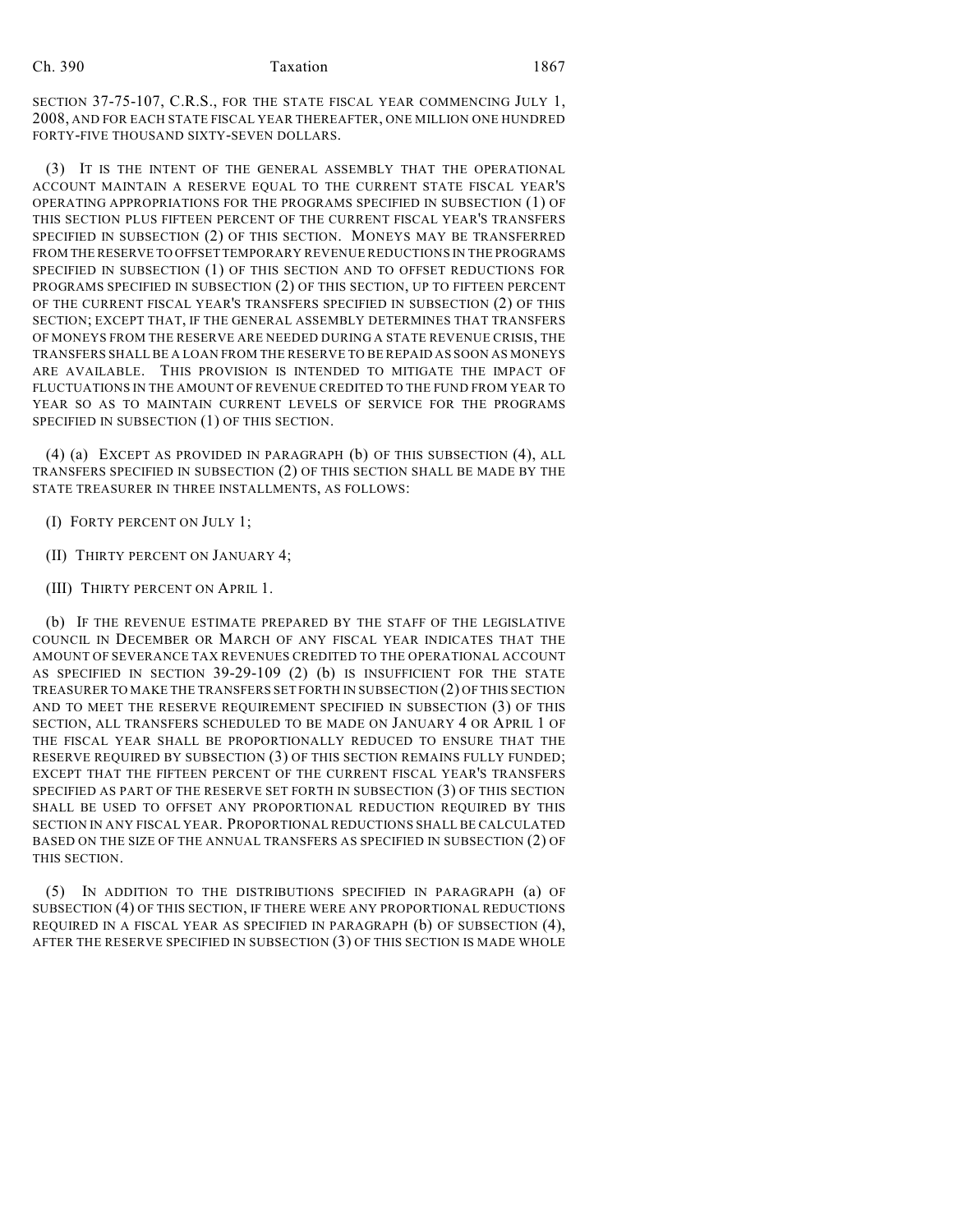1868 Taxation Ch. 390

IF ANY PORTION OF THE RESERVE WAS USED AS SPECIFIED IN PARAGRAPH (b) OF SUBSECTION (4) TO OFFSET ANY PROPORTIONAL REDUCTION REQUIRED BY PARAGRAPH (b) OF SUBSECTION (4) OF THIS SECTION, THE STATE TREASURER SHALL MAKE PROPORTIONAL DISTRIBUTIONS ON AUGUST 20 OF THE FOLLOWING FISCAL YEAR TO THE PROGRAMS SPECIFIED IN SUBSECTION (2) OF THIS SECTION IF THE REVENUES ACTUALLY RECEIVED IN THE OPERATIONAL ACCOUNT OF THE SEVERANCE TAX TRUST FUND FOR THE PREVIOUS FISCAL YEAR WERE SUFFICIENT FOR THE STATE TREASURER TO MAKE THE TRANSFERS SET FORTH IN SUBSECTION (2) OF THIS SECTION AND TO MEET THE RESERVE REQUIREMENT SPECIFIED IN SUBSECTION (3) OF THIS SECTION.

**SECTION 3.** Article 75 of title 37, Colorado Revised Statutes, is amended BY THE ADDITION OF A NEW SECTION to read:

**37-75-107. Interbasin compact committee operation fund - creation.** THERE IS HEREBY CREATED IN THE STATE TREASURY THE INTERBASIN COMPACT COMMITTEE OPERATION FUND, WHICH SHALL BE ADMINISTERED BY THE COLORADO WATER CONSERVATION BOARD AND SHALL CONSIST OF ALL MONEYS TRANSFERRED BY THE TREASURER AS SPECIFIED IN SECTION 39-29-109.3 (2) (i), C.R.S. ALL MONEYS IN THE FUND ARE CONTINUOUSLY APPROPRIATED TO THE COLORADO WATER CONSERVATION BOARD FOR THE PURPOSES STATED IN THIS ARTICLE. ALL MONEYS IN THE FUND AT THE END OF EACH FISCAL YEAR SHALL BE RETAINED IN THE FUND AND SHALL NOT REVERT TO THE GENERAL FUND OR ANY OTHER FUND.

**SECTION 4.** Article 8.7 of title 40, Colorado Revised Statutes, is amended BY THE ADDITION OF A NEW SECTION to read:

**40-8.7-112. Department of human services low-income energy assistance fund - creation - energy outreach Colorado low-income energy assistance fund - creation - governor's energy office low-income energy assistance fund creation - definitions.** (1) THERE IS HEREBY CREATED IN THE STATE TREASURY THE DEPARTMENT OF HUMAN SERVICES LOW-INCOME ENERGY ASSISTANCE FUND, WHICH SHALL BE ADMINISTERED BY THE DEPARTMENT OF HUMAN SERVICES AND SHALL CONSIST OF ALL MONEYS TRANSFERRED BY THE TREASURER AS SPECIFIED IN SECTION 39-29-109.3 (2)(f),C.R.S. ALL MONEYS IN THE FUND ARE CONTINUOUSLY APPROPRIATED TO THE DEPARTMENT OF HUMAN SERVICES FOR THE PURPOSE OF INCREASING AVAILABLE FUNDS UNDER THE LOW-INCOME ENERGY ASSISTANCE PROGRAM SPECIFIED IN SECTION 26-1-109,C.R.S. ALL MONEYS IN THE FUND AT THE END OF EACH FISCAL YEAR SHALL BE RETAINED IN THE FUND AND SHALL NOT REVERT TO THE GENERAL FUND OR ANY OTHER FUND.

(2) (a) THERE IS HEREBY CREATED IN THE STATE TREASURY THE ENERGY OUTREACH COLORADO LOW-INCOME ENERGY ASSISTANCE FUND, WHICH SHALL BE ADMINISTERED BY THE GOVERNOR'S ENERGY OFFICE AND SHALL CONSIST OF ALL MONEYS TRANSFERRED BY THE TREASURER AS SPECIFIED IN SECTION 39-29-109.3 (2) (f), C.R.S. ALL MONEYS IN THE FUND ARE CONTINUOUSLY APPROPRIATED TO THE GOVERNOR'S ENERGY OFFICE FOR DISTRIBUTION TO THE ORGANIZATION TO BE USED FOR THE PURPOSES SET FORTH IN THIS SUBSECTION (2). ALL MONEYS IN THE FUND AT THE END OF EACH FISCAL YEAR SHALL BE RETAINED IN THE FUND AND SHALL NOT REVERT TO THE GENERAL FUND OR ANY OTHER FUND.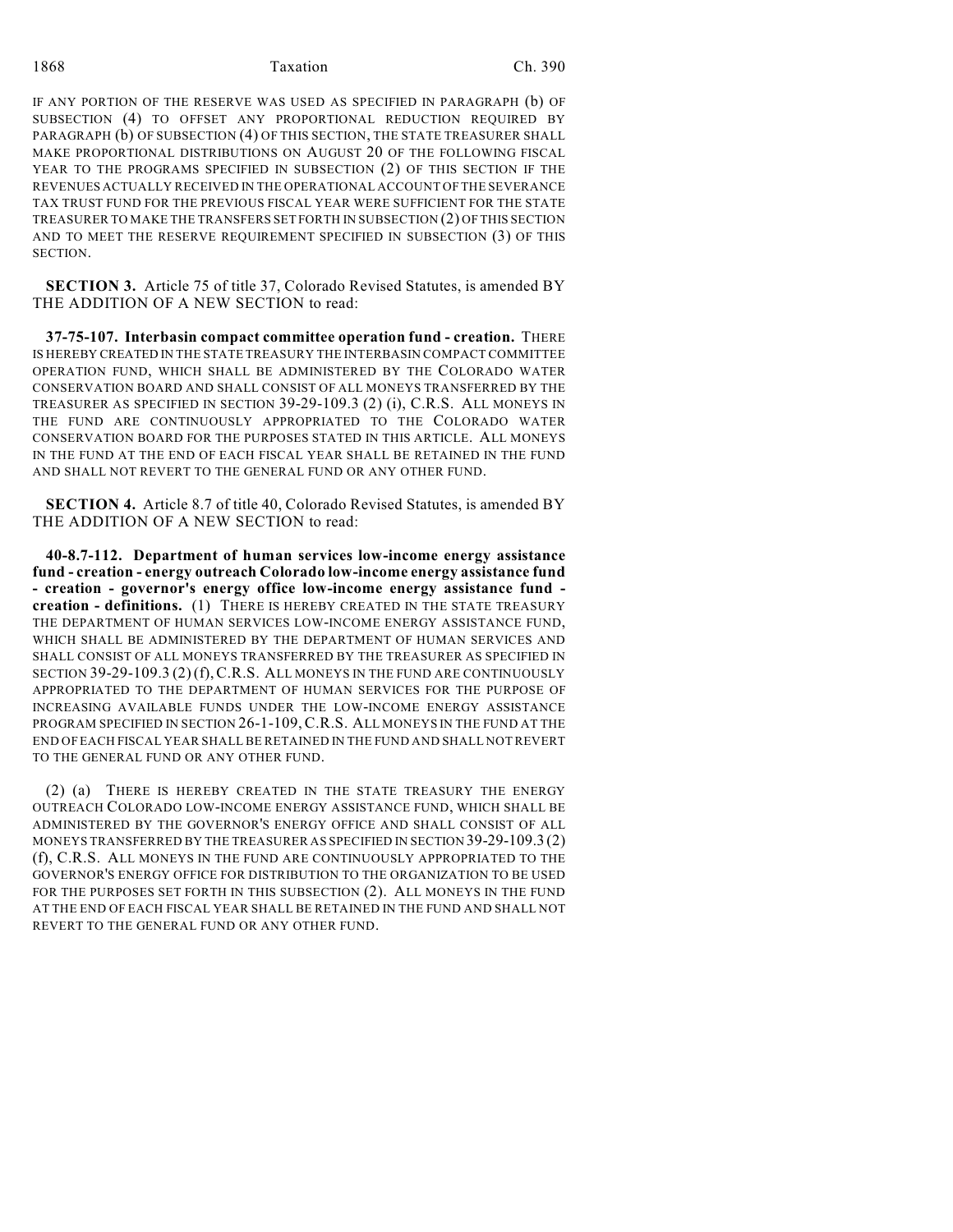(b) THE ORGANIZATION SHALL USE MONEYS IT RECEIVES FROM THE GOVERNOR'S ENERGY OFFICE PURSUANT TO PARAGRAPH (a) OF THIS SUBSECTION (2) TO PROVIDE DIRECT BILL PAYMENT ASSISTANCE TO LOW-INCOME HOUSEHOLDS WHEN THE DEPARTMENT OF HUMAN SERVICES IS NOT ACCEPTING CLIENT APPLICATIONS FOR THE PROGRAM SPECIFIED IN SECTION 26-1-109, C.R.S. BILL PAYMENTS SHALL BE PAID TO EACH UTILITY AS VENDOR PAYMENTS. THE ORGANIZATION MAY USE UP TO FIVE PERCENT OF THE MONEYS FOR ADMINISTRATION OF THE DIRECT BILL PAYMENT ASSISTANCE IN ACCORDANCE WITH GENERALLY ACCEPTED ACCOUNTING PRINCIPLES.

(c) THE ORGANIZATION SHALL HOLD AND ADMINISTER ALL MONEYS IT RECEIVES FROM THE GOVERNOR'S ENERGY OFFICE PURSUANT TO PARAGRAPH (a) OF THIS SUBSECTION (2) IN A SEPARATELY IDENTIFIABLE ACCOUNT, THE USE OF WHICH SHALL BE RESTRICTED TO THE PURPOSES SET FORTH IN PARAGRAPH (b) OF THIS SUBSECTION (2). THE ORGANIZATION SHALL MAINTAIN ITS BOOKS AND RECORDS PERTAINING TO ANY MONEYS RECEIVED FROM THE GOVERNOR'S ENERGY OFFICE IN ACCORDANCE WITH GENERALLY ACCEPTED ACCOUNTING PRINCIPLES. IF THE ORGANIZATION COMMINGLES THE MONEYS WITH OTHER ASSETS OF THE ORGANIZATION FOR INVESTMENT PURPOSES, THE ORGANIZATION SHALL MAINTAIN ACCURATE ACCOUNTS OF THE INVESTMENT MONEYS AND SHALL CREDIT OR CHARGE A PRO RATA PORTION OF ALL INVESTMENT EARNINGS, GAINS, OR LOSSES TO THE ACCOUNT THAT HOLDS THE MONEYS RECEIVED FROM THE GOVERNOR'S ENERGY OFFICE PURSUANT TO PARAGRAPH (a) OF THIS SUBSECTION (2).

(d) THE ORGANIZATION SHALL DEVELOP AN ANNUAL BUDGET FOR THE DIRECT BILL PAYMENT ASSISTANCE PROGRAM TO DETERMINE THE ALLOCATION OF THE MONEYS RECEIVED FROM THE GOVERNOR'S ENERGY OFFICE PURSUANT TO PARAGRAPH (a) OF THIS SUBSECTION (2).

(e) THE ORGANIZATION SHALL INCLUDE INFORMATION RELATED TO ANY MONEYS RECEIVED FROM THE GOVERNOR'S ENERGY OFFICE PURSUANT TO PARAGRAPH (a) OF THIS SUBSECTION (2) IN THE REPORT IT PREPARES PURSUANT TO SECTION 40-8.7-110.

(3) (a) THERE IS HEREBY CREATED IN THE STATE TREASURY THE GOVERNOR'S ENERGY OFFICE LOW-INCOME ENERGY ASSISTANCE FUND, WHICH SHALL BE ADMINISTERED BY THE GOVERNOR'S ENERGY OFFICE AND SHALL CONSIST OF ALL MONEYS TRANSFERRED BY THE TREASURER AS SPECIFIED IN SECTION 39-29-109.3 (2) (f), C.R.S. ALL MONEYS IN THE FUND ARE CONTINUOUSLY APPROPRIATED TO THE GOVERNOR'S ENERGY OFFICE TO BE USED FOR THE PURPOSES SET FORTH IN THIS SUBSECTION (3). ALL MONEYS IN THE FUND AT THE END OF EACH FISCAL YEAR SHALL BE RETAINED IN THE FUND AND SHALL NOT REVERT TO THE GENERAL FUND OR ANY OTHER FUND.

(b) THE GOVERNOR'S ENERGY OFFICE SHALL USE MONEYS IT RECEIVES PURSUANT TO PARAGRAPH (a) OF THIS SUBSECTION (3) FOR A PROGRAM TO PROVIDE HOME ENERGY EFFICIENCY IMPROVEMENTS FOR LOW-INCOME HOUSEHOLDS, WHICH SHALL INCLUDE ANY OF THE FOLLOWING SERVICES:

(I) PROVIDING LOW-COST AND COST-EFFECTIVE ENERGY EFFICIENCY MEASURES AND ENERGY EDUCATION TO LOW-INCOME HOUSEHOLDS IN GENERAL;

(II) RETROFITTING HOUSEHOLDS WITH LOW-COST AND COST-EFFECTIVE ENERGY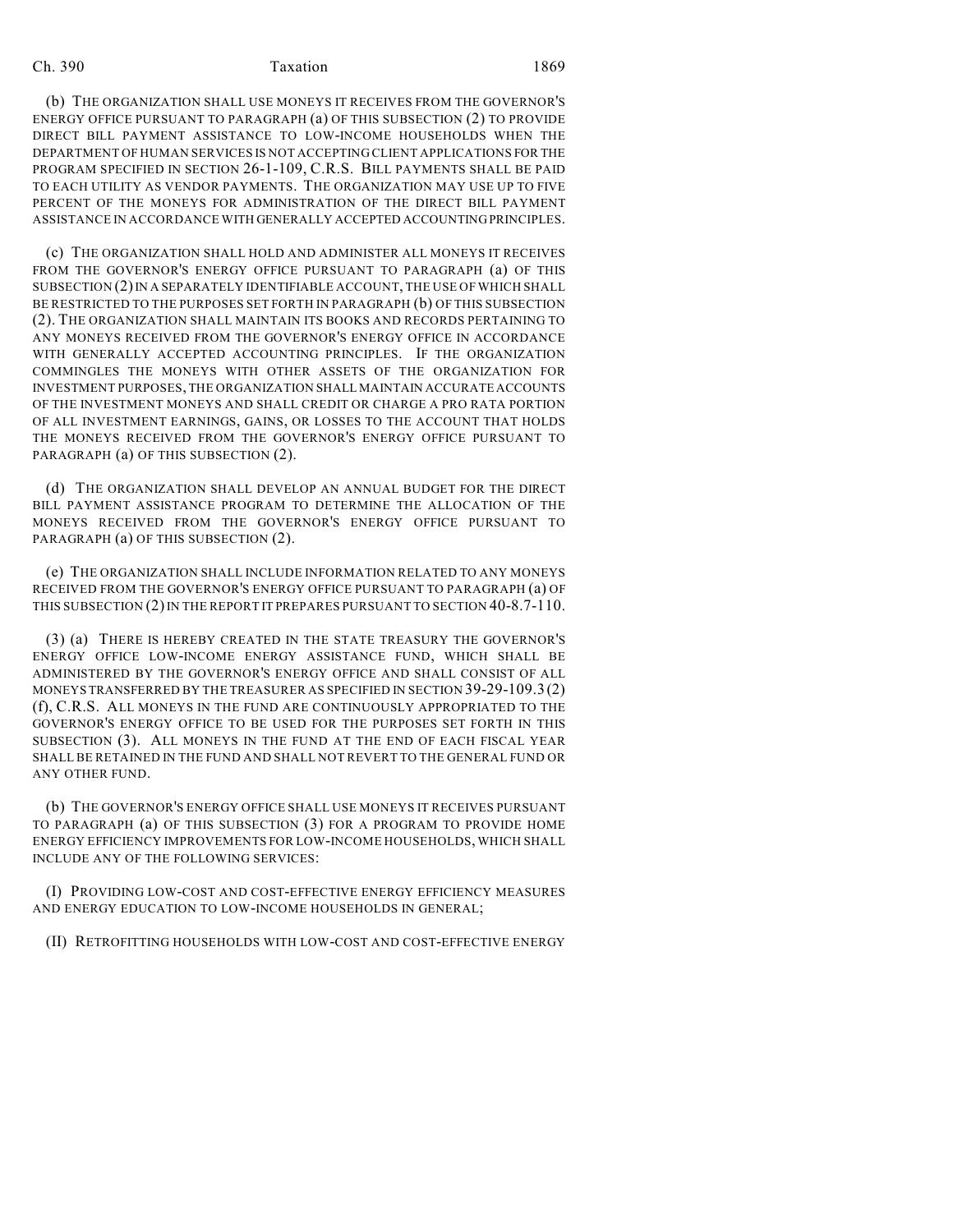EFFICIENCY MEASURES THROUGH THE STATE WEATHERIZATION ASSISTANCE PROGRAM;

(III) PROVIDING HEATING SYSTEM AND OTHER APPLIANCE REPLACEMENT;

(IV) PROVIDING COST-EFFECTIVE RENEWABLE ENERGY MEASURES;

(V) SUPPLEMENTING THE FUNDING FOR ANY ENERGY EFFICIENCY MEASURES OR SERVICES OFFERED TO LOW-INCOME HOUSEHOLDS THROUGH ELECTRIC OR GAS UTILITY ENERGY EFFICIENCY OR RENEWABLE ENERGY PROGRAMS; OR

(VI) PAYING A PORTION OF THE COST FOR ENERGY EFFICIENCY UPGRADES TO NEW HOUSING BUILT FOR LOW-INCOME FAMILIES.

(c) ONLY PERSONS ELIGIBLE TO RECEIVE ASSISTANCE UNDER THE LOW-INCOME ENERGY ASSISTANCE PROGRAM ADMINISTERED BY THE DEPARTMENT OF HUMAN SERVICES SHALL BE ELIGIBLE FOR THE HOME ENERGY EFFICIENCY PROGRAM DESCRIBED IN PARAGRAPH (b) OF THIS SUBSECTION (3).

(d) IN CARRYING OUT THE PROGRAM TO IMPROVE THE HOME ENERGY EFFICIENCY OF LOW-INCOME HOUSEHOLDS, THE GOVERNOR'S ENERGY OFFICE SHALL:

(I) SERVE AS MANY LOW-INCOME HOUSEHOLDS THROUGHOUT THE STATE AS POSSIBLE;

(II) ACHIEVE THE MAXIMUM LIFETIME ENERGY SAVINGS PER DOLLAR EXPENDED;

(III) USE COMPETITIVE BIDDING PROCEDURES TO HIRE CONTRACTORS; AND

(IV) WHENEVER FEASIBLE, CONTRACT WITH COLORADO ACCREDITED YOUTH CORPS TO PROVIDE LABOR.

(e) THE GOVERNOR'S ENERGY OFFICE MAY USE UP TO FIVE PERCENT OF THE MONEYS TRANSFERRED PURSUANT TO PARAGRAPH (a) OF THIS SUBSECTION (3) FOR PLANNING, OVERSEEING, AND EVALUATING THE PROGRAM TO IMPROVE THE HOME ENERGY EFFICIENCY OF LOW-INCOME HOUSEHOLDS. THE GOVERNOR'S ENERGY OFFICE SHALL NOT HIRE ADDITIONAL STATE EMPLOYEES USING THESE MONEYS TO IMPLEMENT THE PROGRAM BUT MAY CONTRACT WITH NONPROFIT ORGANIZATIONS, FOR-PROFIT ORGANIZATIONS, AND GOVERNMENTAL ENTITIES AS IS NECESSARY TO CARRY OUT THE PROGRAM.

(f) FOR ANY FISCAL YEAR IN WHICH MONEYS ARE EXPENDED AS PART OF THE PROGRAM TO IMPROVE THE HOME ENERGY EFFICIENCY OF LOW-INCOME HOUSEHOLDS, THE GOVERNOR'S ENERGY OFFICE SHALL PREPARE AND SUBMIT TO THE GENERAL ASSEMBLY AN ANNUAL REPORT THAT SPECIFIES:

(I) HOW THE MONEYS WERE EXPENDED;

(II) THE NUMBER OF HOUSEHOLDS SERVED;

(III) THE EXPECTED ENERGY SAVINGS AND OTHER NONENERGY BENEFITS; AND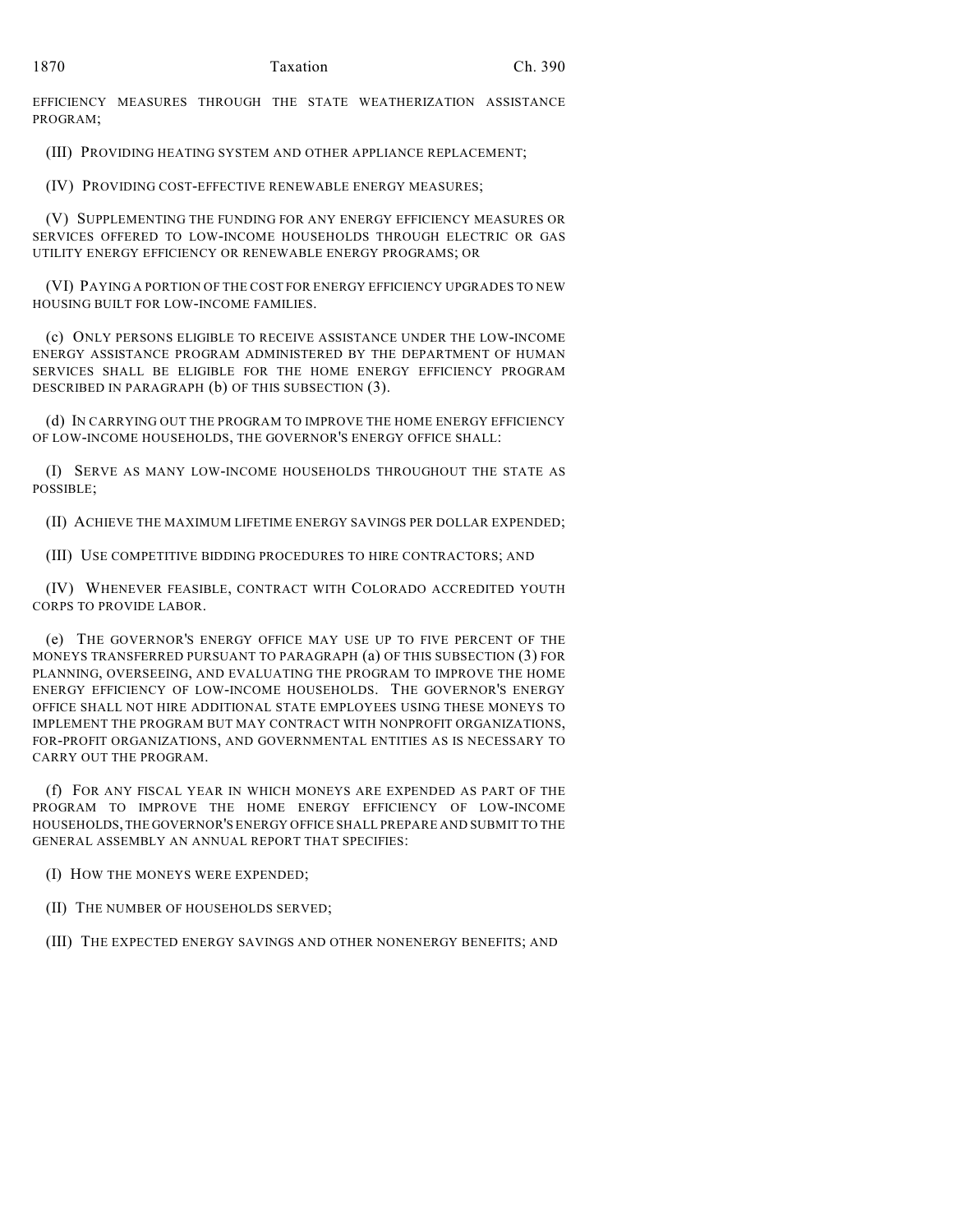(IV) RECOMMENDATIONS FOR ANY FUTURE PROGRAMS OF THIS NATURE.

(g) IF THE GOVERNOR'S ENERGY OFFICE CANNOT USE ALL OF THE MONEYS IT RECEIVES FOR THE STATE FISCAL YEAR COMMENCING JULY 1, 2008, PURSUANT TO PARAGRAPH (a) OF THIS SUBSECTION (3) FOR THE PROGRAM DESCRIBED IN PARAGRAPH (b) OF THIS SUBSECTION (3), AT THE END OF THE FISCAL YEAR THE STATE TREASURER SHALL TRANSFER THE MONEYS THAT THE GOVERNOR'S ENERGY OFFICE CANNOT USE TO THE CLEAN ENERGY FUND CREATED IN SECTION 24-75-1201 (1), C.R.S.

(4) FOR PURPOSES OF THIS SECTION, UNLESS THE CONTEXT OTHERWISE REQUIRES:

(a) "COLORADO ACCREDITED YOUTH CORPS" MEANS A YOUTH CORPS ORGANIZATION THAT IS ACCREDITED BY THE COLORADO YOUTH CORPS ASSOCIATION OR THE NATIONAL ASSOCIATION OF SERVICE AND CONSERVATION CORPS, OR ANY SUCCESSOR ORGANIZATION.

(b) "COST-EFFECTIVE" MEANS ENERGY EFFICIENCY MEASURES WHOSE MONETARY BENEFITS EXCEED COSTS OVER THE LIFETIME OF THE MEASURES.

(c) "ENERGY EFFICIENCY MEASURES" MEANS MEASURES THAT REDUCE CONSUMPTION OF FOSSIL FUELS OR ELECTRICITY.

(d) "GOVERNOR'S ENERGY OFFICE" MEANS THE GOVERNOR'S ENERGY OFFICE CREATED IN SECTION 24-38.5-101, C.R.S.

**SECTION 5.** 24-38.5-102 (1) (l), Colorado Revised Statutes, as enacted by House Bill 08-1025, enacted at the Second Regular Session of the Sixty-sixth General Assembly, is amended to read:

**24-38.5-102. Governor's energy office - duties and powers.** (1) The governor's energy office shall:

(l) Provide home energy efficiency improvements for low-income households as specified in section  $39-29-109$  (1.5) SECTION 40-8.7-112 (3)(b), C.R.S., and prepare and submit to the general assembly an annual report as specified in section 39-29-109 (1.5) (h) (V) SECTION 40-8.7-112 (3) (f), C.R.S.;

**SECTION 6.** 24-47.5-103 (1), Colorado Revised Statutes, is amended to read:

**24-47.5-103. Funding - appropriations contingent on receipt of federal grant moneys - repeal.** (1) For the state fiscal year commencing on July 1, 2006, and in each of the state fiscal years commencing on July 1, 2007, and July 1, 2008, the general assembly shall appropriate two million dollars from the operational account of the severance tax trust fund created AS SPECIFIED in section 39-29-109, C.R.S. SECTION 39-29-109.3  $(2)(g)$ , C.R.S., to the governor's office of energy management and conservation, or any analogous successor office, for distribution to the authority for the purposes specified in section 24-47.5-102; except that, if grants of federal moneys equal to or exceeding the amount of state moneys appropriated pursuant to this article have not been received by June 30, 2012, the unexpended and unencumbered balance of said appropriation shall revert to the operational account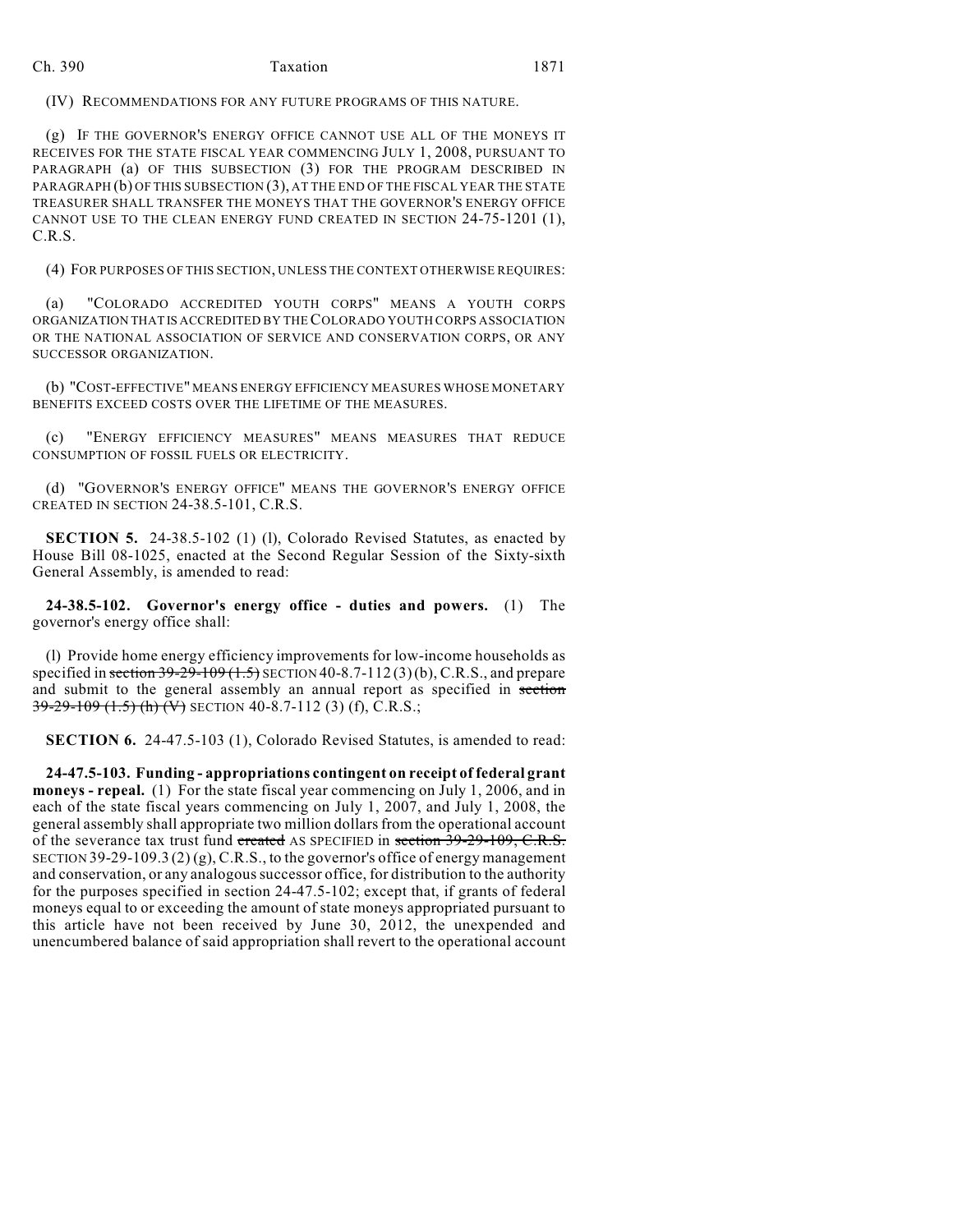of the severance tax trust fund.

**SECTION 7.** 24-75-217 (3) (d), Colorado Revised Statutes, is amended to read:

**24-75-217. Restoration of funds transferred to augment the general fund for the 2001-02 fiscal year.** (3) The funds that shall be restored pursuant to subsection (1) of this section include:

(d) The operational account of the severance tax trust fund created in section 39-29-109 (1) (a) (II), C.R.S. SECTION 39-29-109 (2) (b), C.R.S.;

**SECTION 8.** 24-75-1201 (1), Colorado Revised Statutes, is amended to read:

**24-75-1201. Clean energy fund - creation - use of fund.** (1) The clean energy fund is hereby created in the state treasury. The principal of the fund shall consist of moneys transferred to the fund at the end of the 2006-07 state fiscal year and at the end of each succeeding state fiscal year from the limited gaming fund created in section 12-47.1-701 (1), C.R.S., in accordance with section 12-47.1-701 (5), C.R.S., and from moneys received by the governor's energy office, or any successor office pursuant to section  $39-29-109$   $(1.5)$ , C.R.S. SECTION 39-29-109.3 (2) (f) (I) (C), C.R.S., in accordance with section  $39-29-109$  (1.5) (h) (VII), C.R.S. SECTION  $40-8.7-112(3)(g)$ , C.R.S. Interest and income earned on the deposit and investment of moneys in the clean energy fund shall be credited to the fund. Moneys in the fund at the end of any state fiscal year shall remain in the fund and shall not be credited to the state general fund or any other fund.

**SECTION 9.** 34-20-104 (3) (j), Colorado Revised Statutes, is amended to read:

**34-20-104. Minerals, energy, and geology policy advisory board - creation.** (3) The advisory board shall:

(j) Provide advice to the executive director on programs or projects that should receive a grant of funds from the operational account of the severance tax trust fund as set forth in section 39-29-109, C.R.S. SECTION 39-29-109.3 (1), C.R.S.

**SECTION 10.** 34-34-102 (1), Colorado Revised Statutes, is amended to read:

**34-34-102. Abandoned mine reclamation fund - project expenditures.** (1) The abandoned mine reclamation fund is hereby created in the state treasury. The fund shall consist of moneys received pursuant to section 34-33-133 (2) (a), moneys transferred from the severance tax trust fund pursuant to section 39-29-109  $(1)$  (c) (I) (C), C.R.S. SECTION 39-29-109.3 (1) (c), C.R.S., and interest earned on the investment of such moneys. Revenues in the fund shall not revert to the general fund. The fund shall be expended only for the purposes specified in this section. Appropriations from the fund shall be available for three successive state fiscal years.

**SECTION 11.** 35-1-106.7 (1), Colorado Revised Statutes, is amended to read:

**35-1-106.7. Conservation district grant fund - repeal.** (1) There is hereby created in the state treasury the conservation district grant fund. The fund shall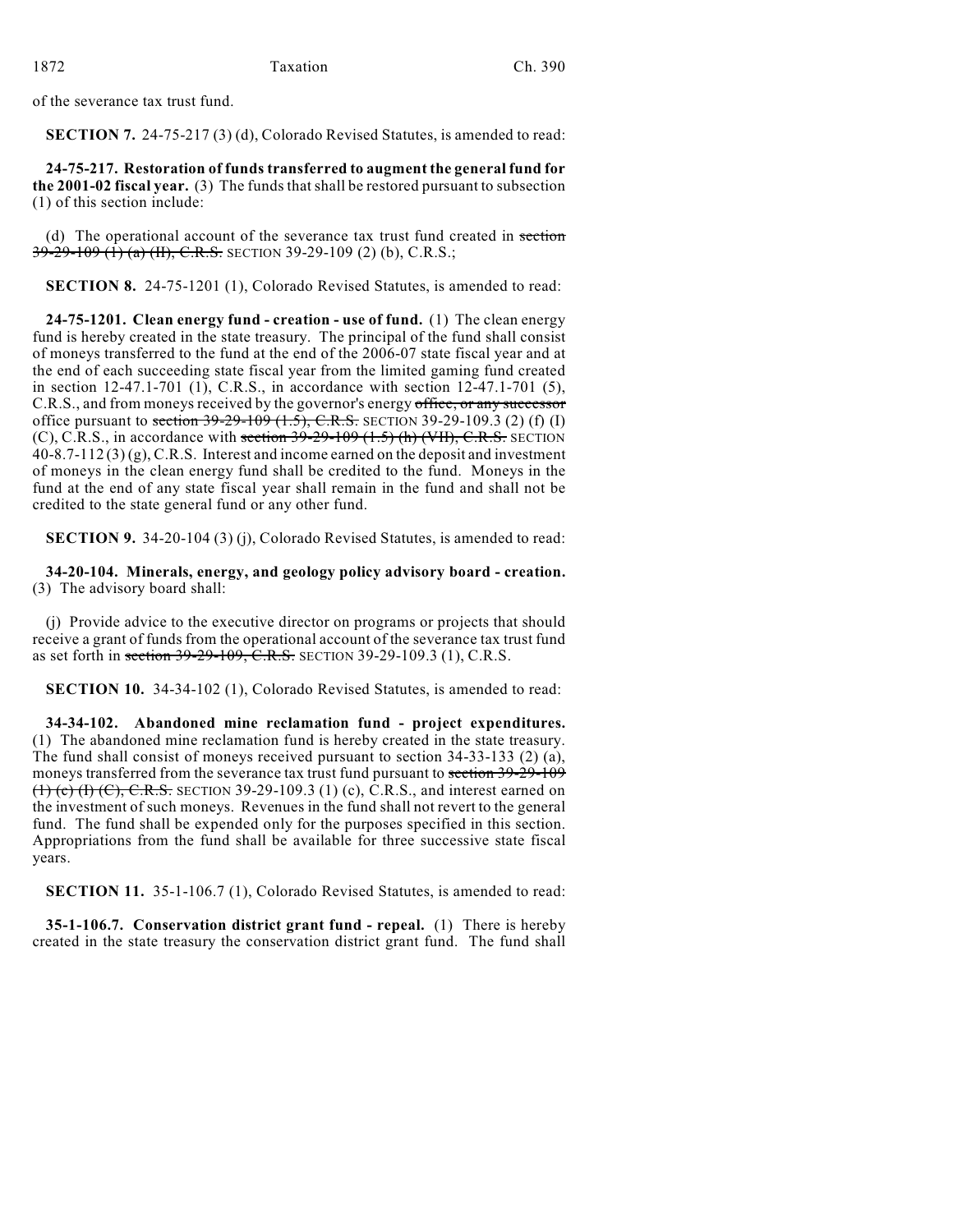consist of moneys transferred pursuant to section  $39-29-109$  (1) (a) (IV), C.R.S. SECTION 39-29-109.3 (2) (b), C.R.S. Moneys in the fund are specifically and continuously appropriated to the department. The department shall grant moneys in the fund to conservation districts for the purpose of implementing and maintaining soil and water conservation efforts. All moneys credited to the fund and all interest earned on the investment of moneys in the fund shall be a part of the fund and shall not be transferred or credited to the general fund or to any other fund.

**SECTION 12.** 35-75-205 (1.5) (a), Colorado Revised Statutes, is amended to read:

**35-75-205. Tax credits, grants, loans and loan guarantees, and equity investments - agriculture value-added cash fund - created - repeal.** (1.5) (a) For the state fiscal year commencing on July 1, 2006, and in each of the state fiscal years commencing on July 1, 2007, and July 1, 2008, the general assembly shall appropriate five hundred thousand dollars, or so much thereof as has been transferred pursuant to section 39-29-109 (8.5), C.R.S. SECTION 39-29-109.3 (2) (h), C.R.S.,from the agriculture value-added cash fund to the department of agriculture, for allocation to the board to promote agricultural energy-related projects and research.

**SECTION 13.** 37-60-123.5 (1), Colorado Revised Statutes, is amended to read:

**37-60-123.5. Agricultural emergency drought response.** (1) If, pursuant to federal or state law, any portion of Colorado has received emergency drought designation or a disaster emergency has been proclaimed due to drought, notwithstanding the provisions of section  $39-29-109$  (1) (a), C.R.S. SECTION 39-29-109 (1), C.R.S., in addition to any other moneys appropriated from the perpetual base account of the severance tax trust fund, created by section 39-29-109, C.R.S. SECTION 39-29-109 (2) (a), C.R.S., up to one million dollars in the perpetual base account of the severance tax trust fund are continuously appropriated annually to the director of the Colorado water conservation board and the state engineer for any such designation or proclamation to make loans and grants to agricultural organizations for emergency drought-related water augmentation purposes.

**SECTION 14.** 37-60-126 (12) (a), Colorado Revised Statutes, is amended to read:

**37-60-126. Water conservation and drought mitigation planning - programs - relationship to state assistance for water facilities - guidelines - water efficiency grant program - repeal.** (12) (a) There is hereby created the water efficiency grant program for purposes of providing state funding to aid in the planning and implementation of water conservation plans developed in accordance with the requirements of this section and to promote the benefits of water efficiency. The board is authorized to distribute grants to covered entities, other state or local governmental entities, and agencies in accordance with its guidelines from the moneys transferred to and appropriated from the water efficiency grant program cash fund, which is hereby created in the state treasury. For the 2005-06 through 2010-11 fiscal years, the general assembly shall appropriate from the fund to the board up to five hundred thousand dollars annually for the purpose of providing grants to covered entities, other state and local governmental entities, and agencies